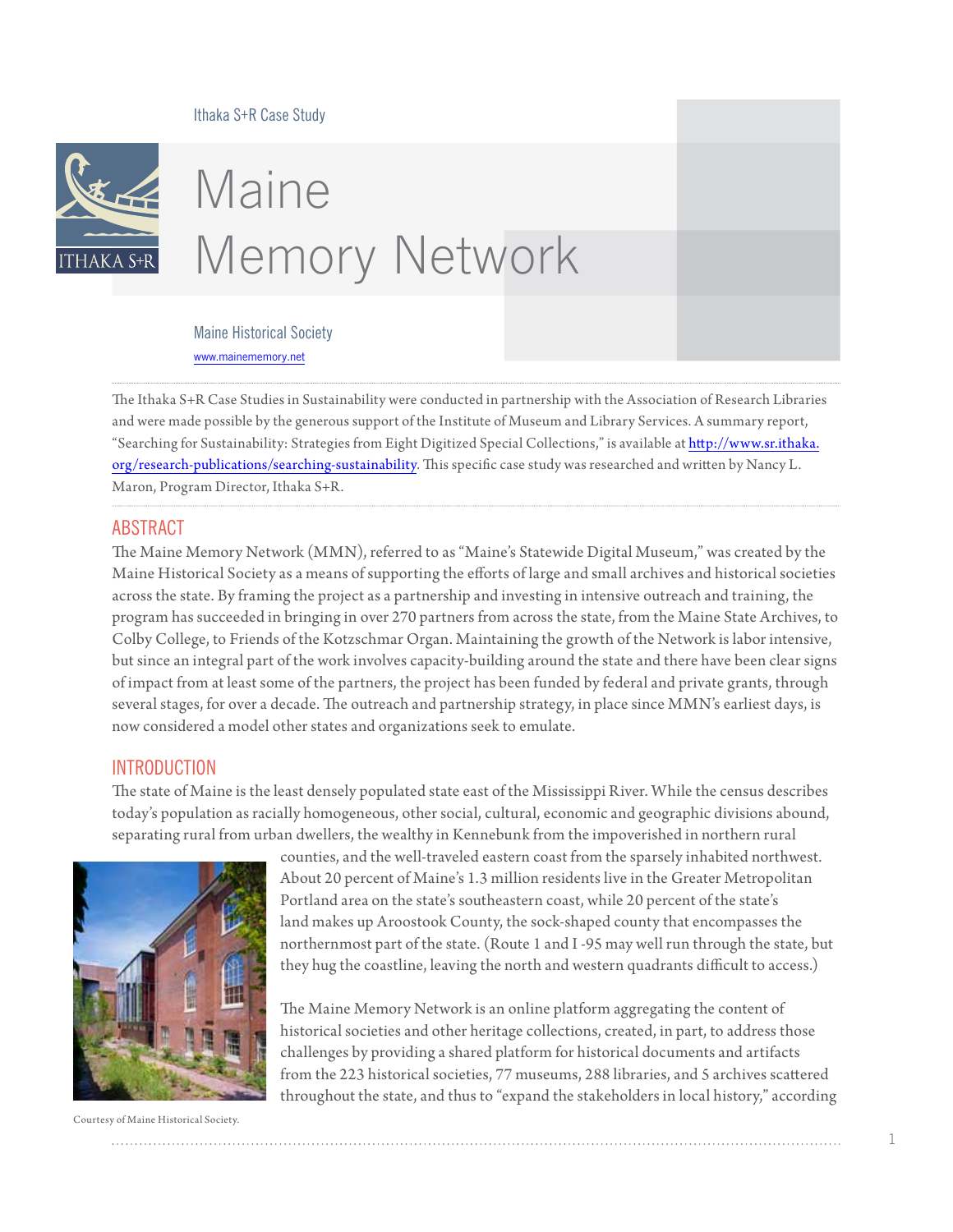to Steve Bromage, Executive Director of the Maine Historical Society (MHS). Launched in 2001, MMN includes about 36,400 objects including "letters, journals, photographs, paintings, drawings, museum objects, broadsides, maps and sound and video files, all relating to Maine....Our goal is to represent the entire state through the cultural heritage of its historical source materials." As of 2013, about a fifth of the objects included in MMN come from the collections of the MHS (representing just 1 percent of the full MHS holdings), a third are the series of 1924 Portland Tax Records, and the balance come from 270 partners across the state.

Users of MMN are able to:

- Search the database by keyword, and browse by category, town, or contributing partner
- View online exhibits
- Create their own "albums"
- Read transcriptions of manuscript documents
- Purchase high-resolution images through a sister website, Vintage Maine Images [\(vintagemaineimages.com\)](vintagemaineimages.com)

### **BACKGROUND**

Maine Memory Network was created by and is run by the Maine Historical Society, an independent not-forprofit organization located in Portland.<sup>1</sup> Seed funding came in the form of a \$220,000 grant from the state of Maine's New Century Community Program (NCCP), created by the state legislature in 1999 for the purposes of "advancing the economic and social development of Maine's communities by strengthening their arts and cultural resources; expanding access to education resources; and preserving Maine's historic resources—properties, artifacts, and documents."[2](#page-9-1) The initial impetus of MMN was to share the considerable holdings of MHS and other content holders with those throughout the state, but the decentralization of the smaller collecting organizations themselves posed its own challenge. According to a program evaluation conducted in 2003, "There were a number of problems posed by the existing infrastructure of organizations." Maine is a large, predominantly rural state; many of its residents did not have access to large collections of historical and cultural assets held in urban centers, and many of the state's societies and museums are also geographically isolated and were limited in their ability to preserve the unique documents and other materials they held.<sup>[3](#page-9-2)</sup>

The project team realized fairly early on that the value of the project would not just be in sharing the MHS collection with others, but in welcoming other organizations to contribute their collections on the Maine Memory Network platform as well. "One of the goals of the Opportunities program grant was to spread

## The initial impetus of MMN was to share the considerable holdings of MHS and other content holders with those throughout the state

technology through the state," according to Kathy Amoroso, Director of Digital Projects. "There are all these small historical societies, museums, libraries, archives…that don't have technology, so it's our duty, our mission, to go out and not only train them on how to scan and catalog their items, but to teach them what

computers are good to have…to give them basic skills on how to use those." In addition, MHS staff found themselves offering guidance on the make and model of different scanners, when potential partners did not have them already. Capacity-building among partner institutions of all sizes was both a necessary requirement for building the Network and an important outcome.

The initial grant allowed MHS to hire a project director, design the original website and input system, and begin to digitize the MHS collection. The site was launched in December 2001. According to Amoroso, at that time MMN consisted of a platform with about 2,000 items from the MHS; it was "built with the back end so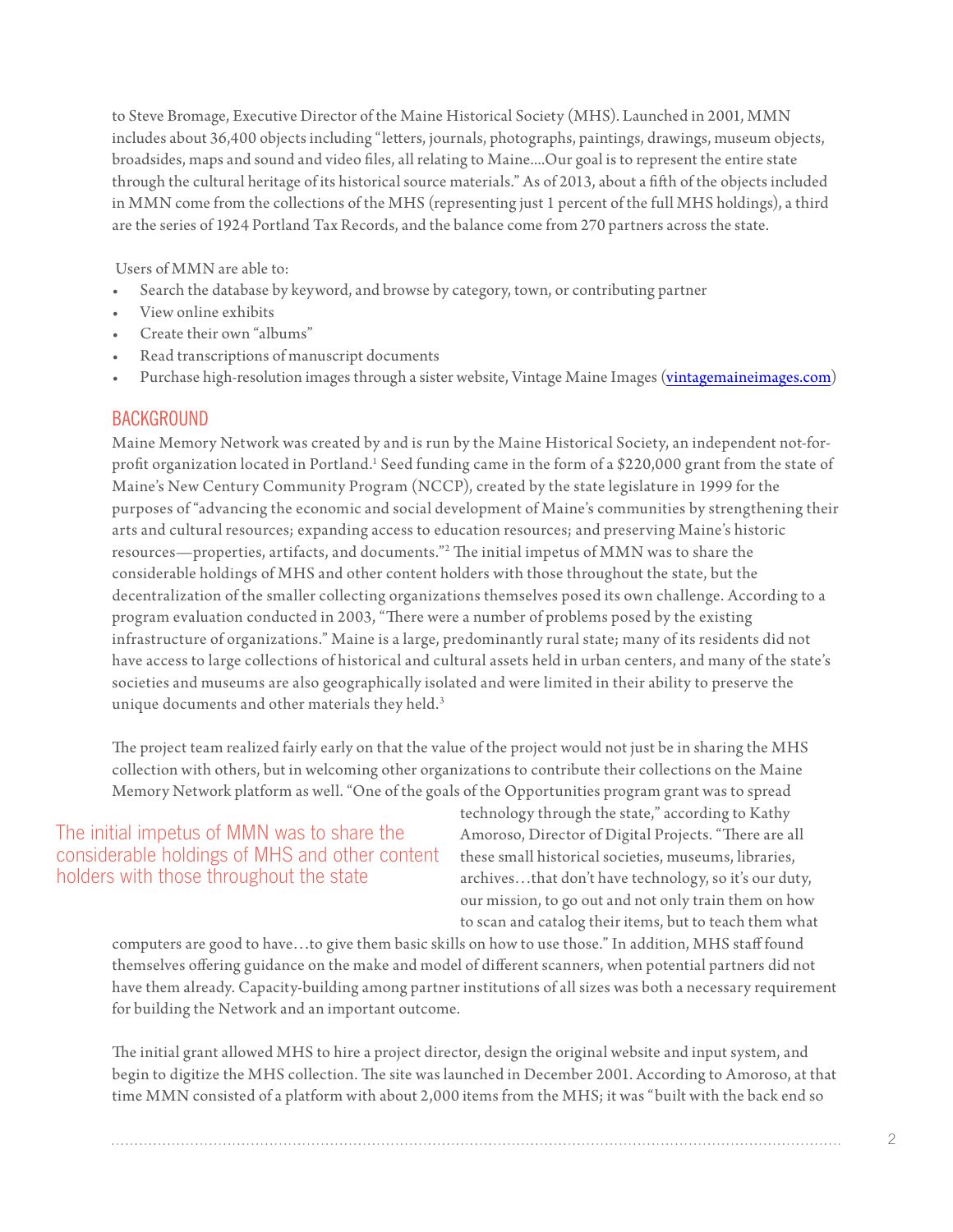that it could accept partners, but it did not have any yet." It was, in fact, the next phase that really determined the course of the Network. In 2001, MHS received a three-year, \$377,000 grant from the U.S. Department of



Courtesy of Maine Historical Society.

Commerce's National Telecommunications and Information Administration (NTIA). This Tech Opportunities Program (TOP) grant provided funding to hire two outreach coordinators "to go around the state of Maine and get partners for the MMN."

Today, Steve Bromage is the Maine Historical Society's Executive Director, and Kathy Amoroso is its Director of Digital Projects, but they started out in 2001 as the original outreach coordinators and have played a significant role in the success of the program. They worked with ten initial pilot partners, identified because of strong relationships with MHS, including some large content holders such as the Maine State Archives. Over about three months, Amoroso set to work developing

the Contributing Partners Manual, a document that spells out everything from how to think about rights and permissions to the proper way to create and name files,<sup>4</sup> as well as the formal application process for potential contributing partners.

To identify partners, they worked with a list from the Maine Archives and Museums group of all the cultural organizations in Maine, of which about nine hundred met their initial criteria: That they had collections of their own, and that they were not simply looking for a place to list merchandise. The main issue for MMN was that to be a potential partner, an organization needed to possess a physical collection that it expected to keep and to share. A vendor of vintage postcards, for example, might be eager to show his wares on the MMN site, but he might also end up selling them, making it impossible for anyone to view the originals. Bromage and Amoroso chose to keep the bar for acceptance quite low, welcoming "any organization with a historical collection related to Maine." According to Amoroso, they have intentionally kept the process very simple, and today the application is nearly unchanged from the original, asking simply "who are you, who is your main contact, what collections do you have, and when are you available for training."

These efforts in the early days paid off, bringing in eighty-six partners in the first year or so. While the 36,400 images in the collection today is still below the scale of content originally planned for, new development phases have built on what MHS has learned, including the importance and value of having partners within the community work collaboratively. Overall, the project has been considered a success for its ability to bring in

simple input systems, MHS has attempted to Maine Memory Network represents just a part of what the By developing clear documentation and run itself

partners of all sizes, from all around the state.<sup>[5](#page-10-0)</sup>

develop a platform that could—in theory— Maine Historical Society considers to be its online presence. According to MMN curator Candace Kanes, in addition to MMN, "all of our museum objects are online, cataloged

through Past Perfect. Our entire MHS collection is also searchable online....MMN includes (images of) what we consider to be highlights of our collection, or particular topics we have an interest in for one reason or another. The goal has never been to digitize the whole collection, but to pick and choose what we put on there."

#### SUSTAINABILITY STRATEGY

Today, the sustainability strategy for MMN relies heavily on grant funding, the contribution of staff time from MHS, and some modest revenue generation. Early investments in the database and interface created a system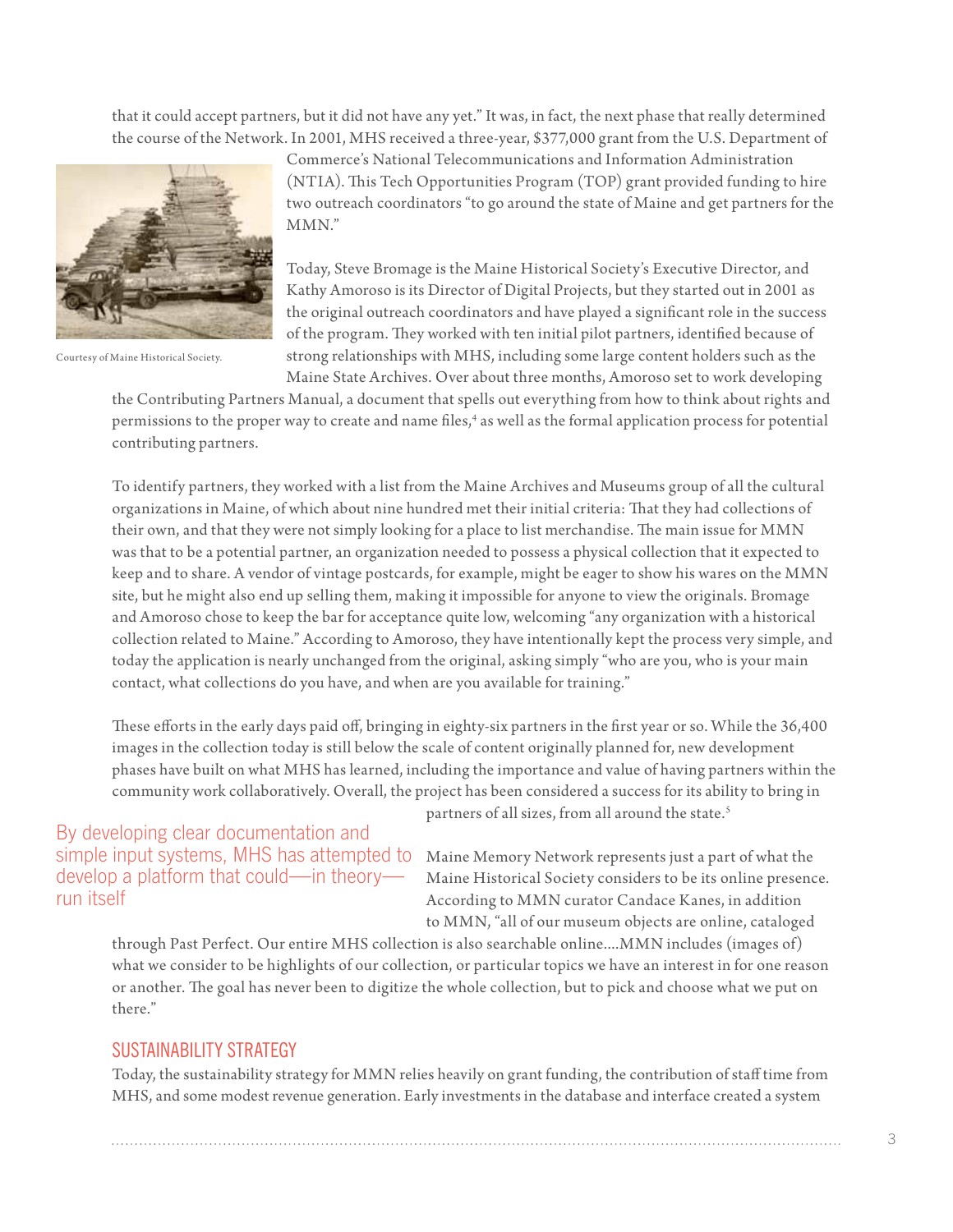that makes it easy and inexpensive for partners to continue to contribute to the platform. By developing clear documentation and simple input systems, MHS has attempted to develop a platform that could—in theory run itself. But in practice, the partners have not always continued contributing once their specific project is done. So, subsequent rounds of grant funding have helped MHS to persuade its partners to make further content contributions.

In addition, some revenue opportunities have developed as a result of the aggregated content and the process of developing the Network and partnerships. This includes revenue generated through Vintage Maine Images, which grosses about \$20,000 per year, and MHS has also been invited to act as a consultant to other organizations seeking to implement similar networks. But by far, its most obvious strategy has been to deliver on the mission aims of building capacity throughout the state through outreach, training, and alignment with educational standards.

## Economic Model

The budget for the Maine Memory Network is part of the larger Maine Historical Society budget, and is not typically broken out. That said, in a typical year, the costs for running MMN include:

- Program management (60 percent of Digital Director Amoroso's time)
- Outreach (70 percent of the total outreach done by the Society)
- Salary of the MMN curator
- Salary of a cataloger
- Payment of programmers, who are paid on a retainer of \$1,200 per month, which is currently covered by project funds
- **Storage**

With regard to the last item, MHS has considered paying for servers versus paying for cloud storage. Right now, according to Amoroso, hosting "gets cobbled together from various grants" and costs about \$620 per month, though "there is no operating budget money for that right now."

#### Funding sources

The Maine Memory Network has been grant-supported from the start, from several sources—from IMLS National Leadership Grants, to a Department of Commerce TOP grant, to NEH and others. Only about \$75,000 per year comes from the state. "We are always pushing and pounding the pavement," says Amoroso.

The initial creation of MMN was funded through a \$220,000 grant that the MMN received to hire a project manager and develop a prototype. In 2001, a \$377,000 TOP grant helped to create the partnership network through a system of outreach and education, to expand the content uploaded on the site, and to undertake an outreach effort to promote the use of the Network for educational purposes in the state. Other development phases have included:

In 2006, a \$440,000 National Leadership Grant for Museums from the IMLS funded the hiring of a historian to create the exhibits that are now featured on the website, with the home page featuring the most recent ones. It also allowed MHS to bring in supplementary materials to accompany a major textbook on the history of the state of Maine, including lesson plans and materials for teachers. "Maine History Online" built out the educational content on the MMN by adding in essays written about significant eras and themes. These developments allowed MHS to begin to see MMN as "an interpretive place, not just a collections place," in the words of Bromage.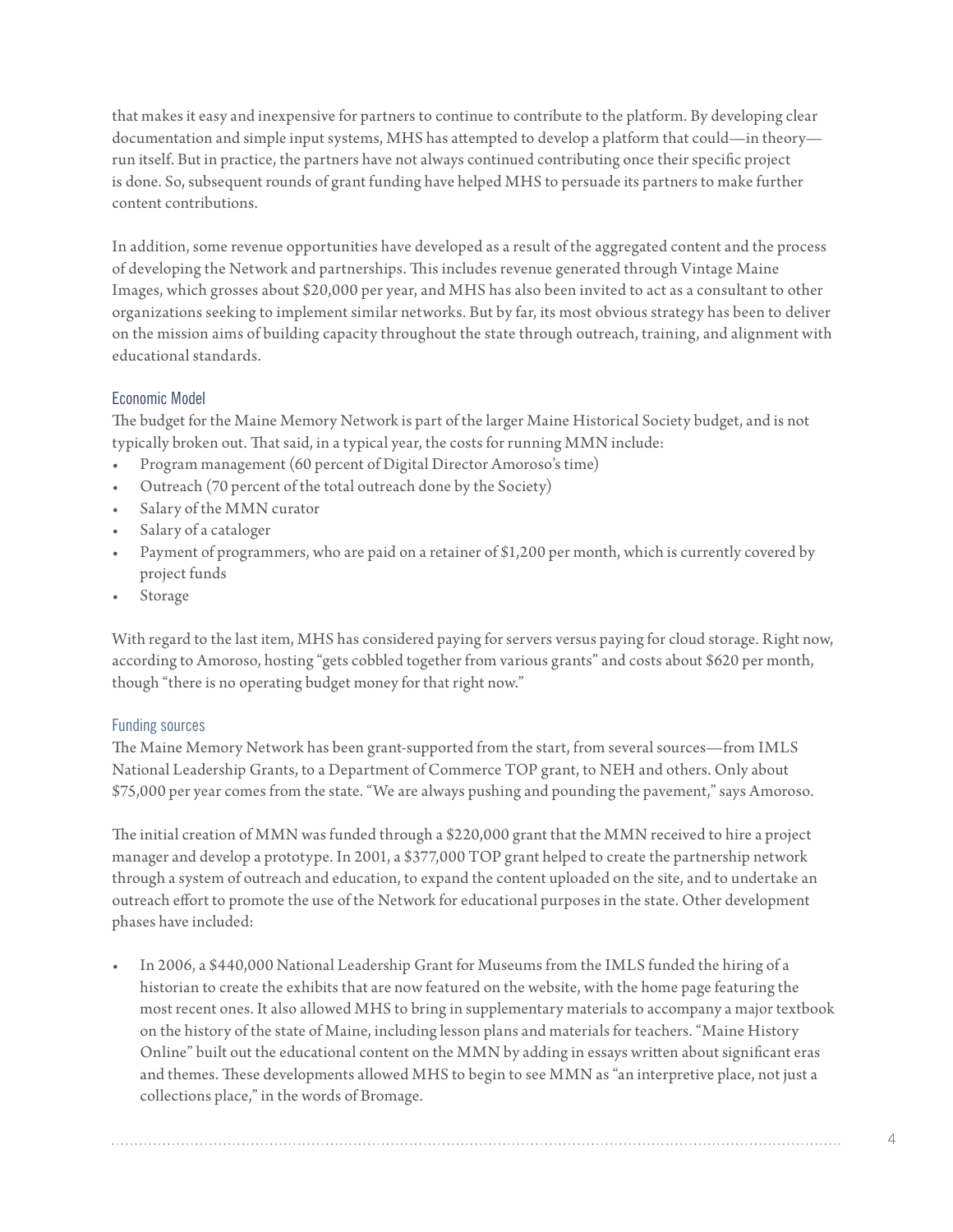- In 2008 MMN received \$300,000 from the state, through a bond supported by taxpayers, to cover programming costs. "Voters voted to enhance the cultural infrastructure in the state, with funds specifically allocated to support the MMN. This allowed us to do all sorts of things that," according to Amoroso, "were not grant funded, including lots of back-end things the public never sees."
- As of summer 2013, the MHS has applied for a new NLG grant from IMLS that would permit them to open the Maine Memory Network to individual contributions.

As part of the Maine Historical Society, MMN both contributes to and benefits from the overall sustainability of the organization in several ways, beyond the grants received for its development. As a private not-for-profit organization, for its full budget MHS depends on revenues from a variety of sources, including donations, grants, and earned income from admission to the museum and to Longfellow House, $^6$  $^6$  gift shop revenues, and sales of high-resolution image files and prints suitable for framing handled by Vintage Maine Images (VMI).

The content of MMN directly feeds the VMI database, and Contributing Partners choose which of their images to include. Vintage Maine Images uses a model in which 50 percent of the sale price of an image goes to the content holder, and 50 percent goes to MMN. This service generally brings in around \$20,000 per year.

#### Public Benefit

#### Audience

In 2003 MMN averaged about 2,600 unique users per month and 28,000 page views. In January 2013, the MMN site had 25,436 unique visitors and 208,000 page views. About a quarter of the visitors are returning visitors.

In 2003, over a two-month period, a survey of users was put on the Maine Memory Network site by the evaluation team. During this period, a total of 807 users responded. The survey provides a good overview of who was visiting the site and the purpose of their visits. About 61 percent of the visitors were residents of the state. Many of the others had some connection to the state; they either owned a second home in Maine, vacationed in Maine, attended college in Maine, had grown up in Maine, or had ancestors from Maine[.7](#page-10-2) The survey also found that people were hearing about MMN largely from word of mouth and from Internet search engines (33 percent of site users discovered the sight through a search engine, 24 percent learned of it from a friend or colleague, 16 percent read about it). $^{\rm 8}$  $^{\rm 8}$  $^{\rm 8}$  Since that time, MMN has collected Google Analytics, but has not conducted further user surveys.

Unlike other community-based scanning projects that focus on individual participation or online visitors as the primary benchmark for success,<sup>9</sup> the Maine Memory Network more frequently cites its number of institutional partners (270 as of mid 2013) as a more significant indication that it is reaching its goals.

#### Aligning with educational goals

MNN has been successful so far at developing strong ties with key constituents. The organization's development of connections with education in Maine, its offering of curriculum and lesson plans, and its being a good partner to the local communities, many of which may not be able to consider hosting their own content, helps the organization meet its programmatic aim of sharing Maine's history throughout the entire state. Since 2007 the Maine Memory website has hosted the ancillary materials for Finding Katahdin: An Exploration of Maine's Past by Amy Hassinger. This textbook, published by the University of Maine Press in 2001, is used widely in the high school curriculum. The online material is presented as a supplement to the text, and includes both primary source documents and lesson plans to support each chapter in the book.<sup>10</sup> At this time, there are no plans for an update. Though it seems to be a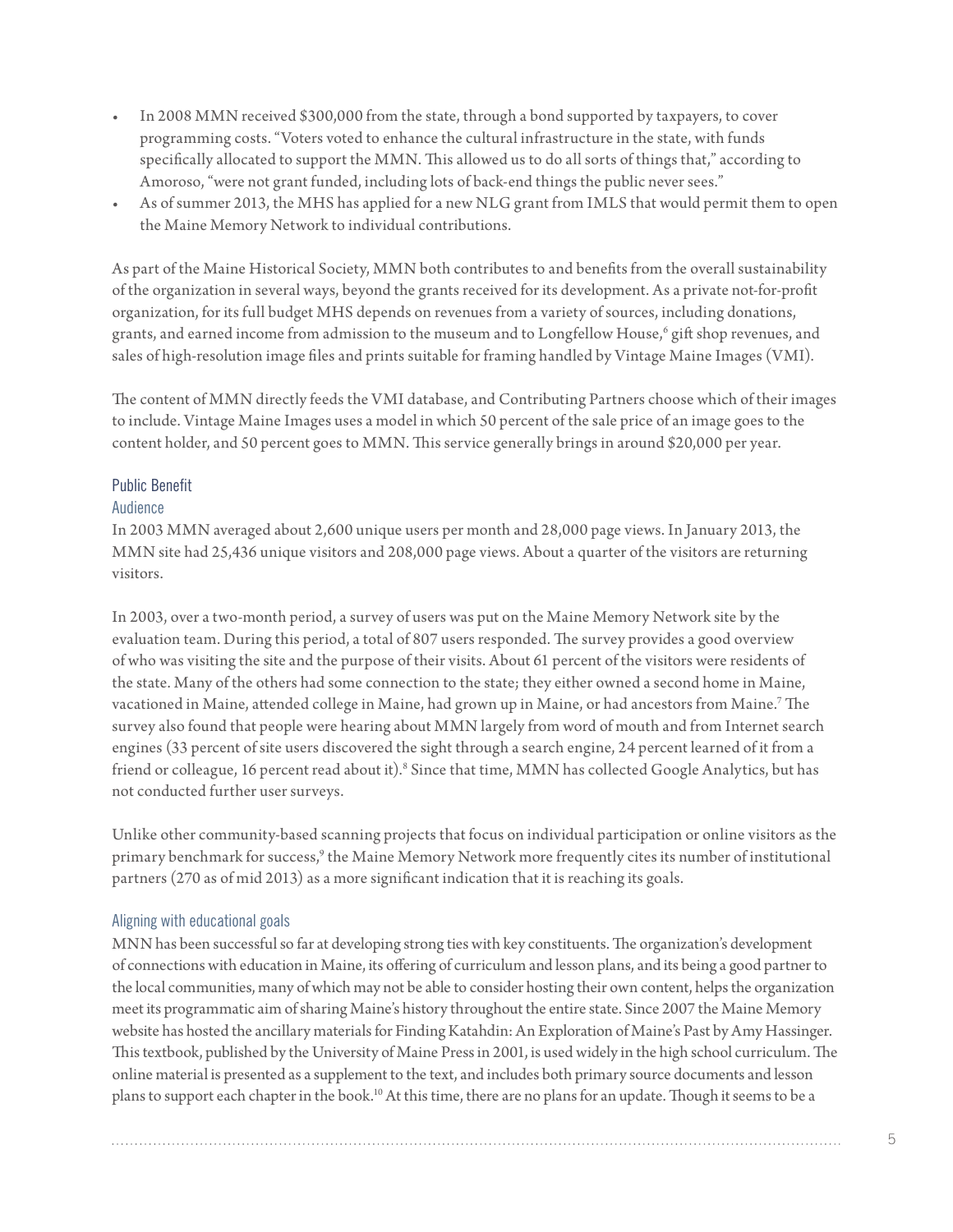significant collection, and has had 10,139 page views since October 2007, little further data is available concerning how many or which schools are actively using this resource within MMN and how they are using it.

# KEY FACTORS OF SUSTAINABILITY

**1. Creating an infrastructure to welcome partners.** Maine Memory Network project staff carefully developed several aspects of the platform and overall strategy to encourage and facilitate partner contributions, which they identified as the key to their long-term success. This work is reflected in two ways in particular: the easy-to-use platform for uploading content, in the interface that highlights partner contributions.

The platform permits each contributing partners to sign on, register the item to be deposited, and input the relevant catalog data and upload the image file. Once a contributing organization is registered, it has complete control over what it chooses to upload, and can edit or delete the files as needed. The registered partner can opt to include images in Vintage Maine Images for sale, or not. Once each file and record is uploaded, the MHS cataloger reviews the catalog data and makes any changes that might be needed. At the current rate of submission, this means that most new records go live just one week after upload.

While the original plan for MMN framed it as a shared platform, it was spearheaded by the Maine Historical Society and is run by them, and not all potential partners warmed immediately to the notion of uploading their content to what they perceived as someone else's site.

To address this, Kathy Amoroso and her colleagues took several steps: in their written materials and in-person presentations, they stress that all ownership of the content remains with the contributing partner. The web interface was designed to link back to the partner's home page. Each record very clearly cites the source of the image and provides contact information. It is not pure coincidence that MMN has devoted time to thinking about the user interface. Amoroso was brought on with a background in website information architecture and her initial focus was on usability and outreach. This has helped in developing guides and user interface that are intuitive, particularly for the contributing partners.

Among the documentation created to guide the partners is the Contributing Partners' Manual, a document of over seventy pages that includes information on everything from how to scan images, to a primer on copyright concerns, to cataloging guidelines concerning both formatting and content. Amoroso and her colleagues understood that their "audience" of contributors might be starting from zero, and so no topic was deemed too obvious, and the trainings they provide follow the same logic. MHS staff go on site and work through the process from start to finish with the partner's team, up and through the process of uploading the data to the MMN cataloger. As Amoroso noted: "Sometimes you have to go back a few times to train." In some cases, staff may be just learning computer technology; other times, they may let too much time pass between the training and trying it for themselves. Bringing a partner's team to Portland for training is one option MHS has tried, but this has not been nearly as successful as MHS staff conducting training at the partner organization. Amoroso finds that it is vital to train people on the exact equipment they will be using.

**2. Outreach to develop the Network, one partner at a time.** In the early years of developing MMN, Amoroso and Bromage spent a lot of time on the road, getting out to the far reaches of the state, and they hired others to attend to the even more remote regions. They were sensitive to the cultural split between what they distinguished as "the County" up north and the big cities in the south, so one of the coordinators they hired was someone with roots in one region, and the other had roots in the other region. As Amoroso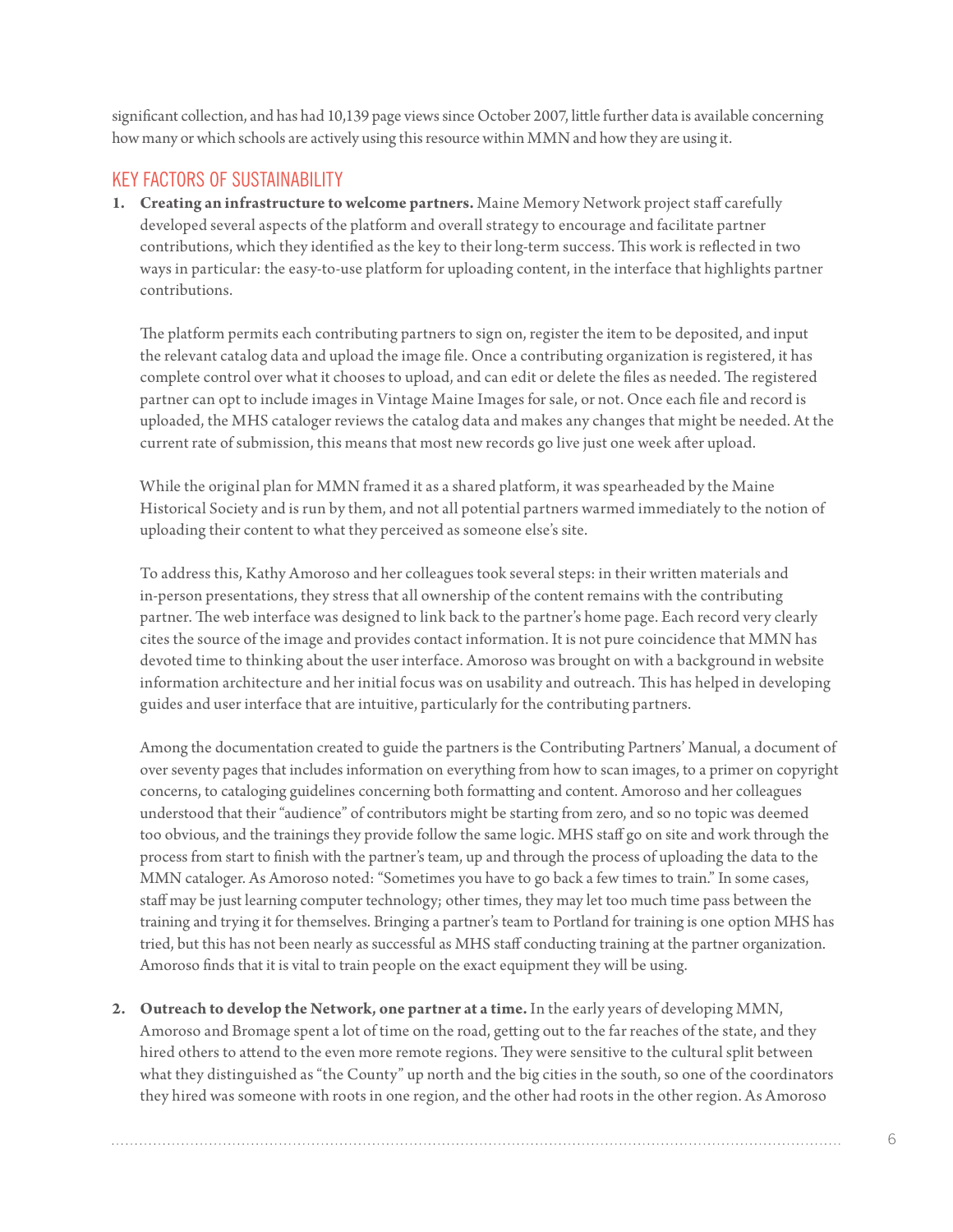put it, northern Maine sees the south as "the big city that gets all the funding …so we knew we needed to plant someone there." They were able to hire someone from Presque Isle to handle "the County," and someone else to visit the Bar Harbor area of coastal mid-Maine. The training sessions were highly rated by those who participated in them and were considered to be a strong selling point in persuading organizations to participate in the first place. According to Pat Burdick, Associate Director of Special Collections at Colby College, the on site training from Kathy Amoroso definitely helped to sell Colby on the idea. She mentioned just how vital a role Amoroso, Bromage, and "other ambassadors" played in gaining the trust of partners for the project.

The road shows also had the benefit of allowing Amoroso and Bromage to become familiar with the environment of the organization they were working with. They noted that some potential partners did not have computers or scanning equipment, or were unsure of what equipment was needed; some historical societies were enthusiastic but staffed by volunteers who worked just a few hours a week. These observations encouraged them to scale back their ambitions for the volume of objects that would be uploaded, but to scale up training methods and materials, to meet the partners where they were. In some cases, Amoroso and her colleagues simply decided to do whatever it took to get partners to contribute, from multiple training sessions to direct assistance in scanning or creation and input of catalog records.

In the early years of the project a great deal of time was devoted to traveling the state, meeting people, and conducting trainings, and the relationships built in those early years are also a source of MHS's positive reputation among partners for "the one-on-one assistance that they received, as well as the overall responsiveness of the staff."[11](#page-10-6)

The first wave of trainings was modest; one included "three people huddled around a computer." The aim of the trainings was not just to teach and leave, but to coach the partner through the process as much as possible. Staff at MHS might find errors in the metadata or the choice of vocabulary; a partner might describe the medium of an artifact as a drawing, when the cataloger would need to call it "ink on paper." "The idea was to give them the ability to upload [images] themselves, and then to send it through the system, to the cataloger, who would check it over, maybe have some back and forth, and from there, put it online," explained Amoroso. "The process has stayed the same over these eleven years."

This method was necessary, and it has worked. The evidence is in the number of partners in MMN; strong feelings from the partners about the role MHS staff played; the impact, as expressed by the partners themselves; and high ratings from the evaluators, who noted that "MMN is somewhat unique in its orientation toward the quality of items that it uploads on the Network. Given its commitment to quality, staff recognized that the success of the Network depended fundamentally on the capacity of the potential contributing partners to the Network.["12](#page-10-7) The training and capacity-building process is time consuming, but it is seen as one of the core values of the program.

Project directors have observed the direct link between their effort and outcomes. Kanes recalled, "When MMN started, the idea was you go out, have this great resource, it's all free, you will train them and it will help them share their stuff online…maybe get more support and more interest. There are some that keep participating …some you never hear from again." Bromage agrees: "The reality was that it varied place by place. Some would contribute, others would put up a few items and then stop. A lot of this was helping to figure out how MMN could help them achieve their own goals and interests, (and) it looks different in every community."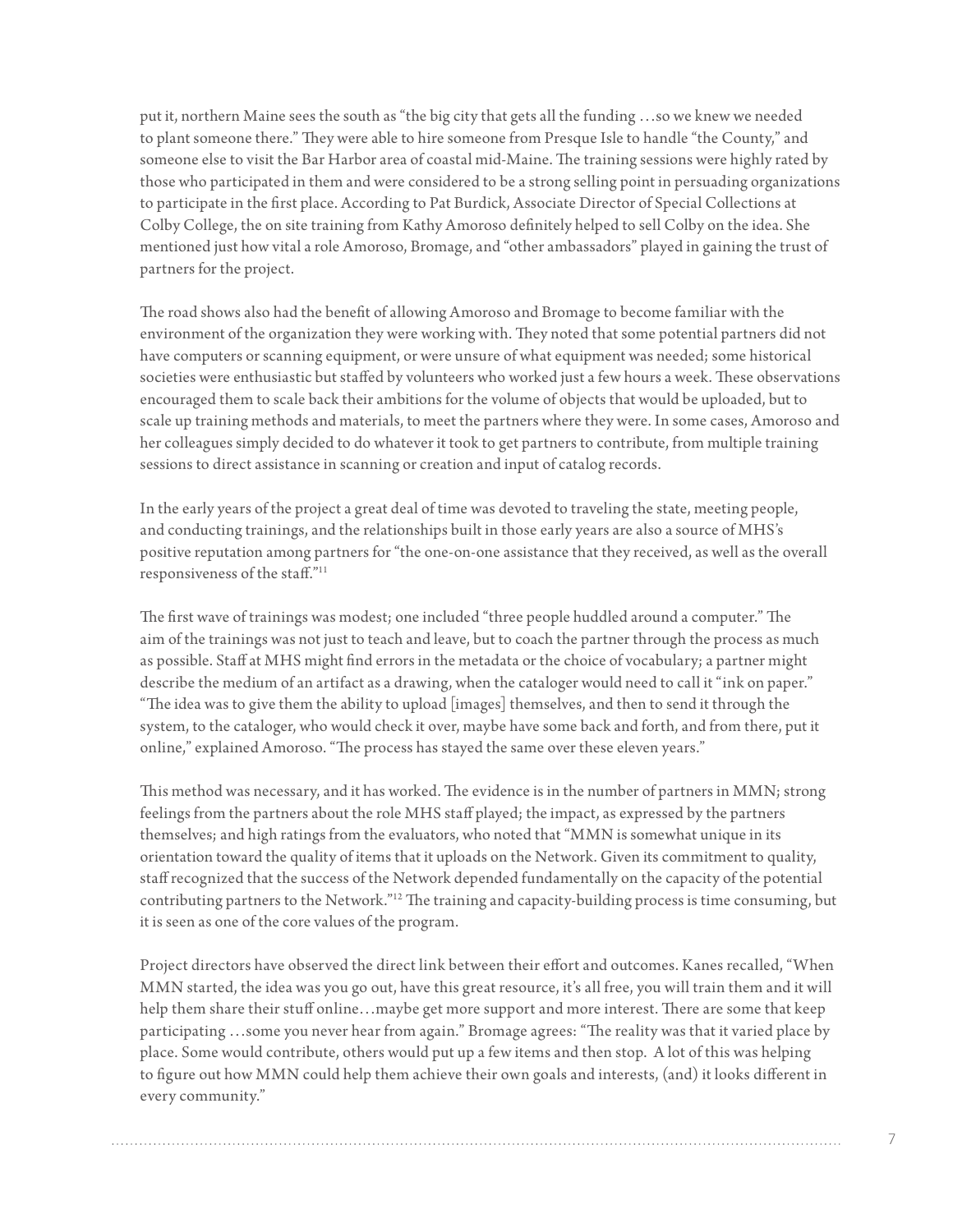Understanding the obstacles faced by potential partners was very important, as well. According to Kanes, only direct contact can hope to override the very real obstacles many smaller organizations face: "If there is individual contact with an organization, and you are there with them, they will put it online. It's not that they are not interested. It's that they do not have staff, are volunteers, do not have heat in their buildings. Don't even ask about the collections' storage! They are open a few days, a week, or just in summer. Even if they think it's a great idea, the life of the organization overtakes their ability to focus on MMN. But if we are there and offer to engage with them, it is a different story."

Among those who have participated in MMN, Amy Aldredge, Program Director/Curator at Yarmouth Historical Society, praised the training and spoke about the impact of MMN for her organization. "It gave us a presence on Maine Memory Network, which in Maine is absolutely necessary." While Yarmouth Historical Society does have its own website as well, Aldredge points out that some smaller organizations "do not have a website or the means to get materials digitized and online." For Yarmouth, "It's a win-win situation to have images on MMN and to be connected to the MHS. It lends credence to our organization. We have this new building, and a significant ship building heritage. If people have not heard about us some other way, they may stumble upon us (via the MMN). If we don't get the photos up there, no one outside this area will know we are here."

**3. Aligning with other state funding priorities, such as the state effort to boost tech uptake in the schools.** The success of the MMN is also due, in part, to its fortunate timing in relation to other state initiatives, as well as the strategic choices of the team in shaping their work to align with those initiatives. First, the state of Maine, which had a budget surplus in 1999, started considering supplying all seventh and eighth graders in the state with laptops and providing wireless access for their schools, a program that launched in 2006 and has since been expanded into many high schools in the state.<sup>13</sup> With the tech infrastructure in place, there was support for projects offering content, particularly for educational uses. The MMN offers this in several ways: its weaving together of primary-source documents into exhibits and thematic and time-period-based modules, and its hosting of the ancillary materials meant to be used in conjunction with Finding Katahdin, the textbook for studying the history of Maine. Response from teachers has been very supportive.

## ONGOING SUSTAINABILITY ISSUES

- **The pace of contribution is slow.** The trade-off for MMN's careful outreach, training, and vetting process is that the volume of the collection has grown more slowly than planned. MHS's goal in applying for its second grant was to bring in one hundred partners who would contribute a total of 50,000 images by the end of the grant period in 2003. A decade later, the online collection still totals only 36,400 digitized items.
- **• Capacity-building is slow.** As outreach coordinators and other project staff admit, training the state's historical societies is a slow process, one that may require multiple visits, phone calls, and editing, and may still only result in a relatively few new images in the database.

# LESSONS FOR OTHERS

**1. Outreach is vital, and complex.** Defining and understanding the needs of the intended audience has implications for every other part of the project. The decision of MMN to serve smaller historical societies and other holders of unique historical content shaped the way the outreach strategy and web-based interface were designed and the on-the-ground tactics used.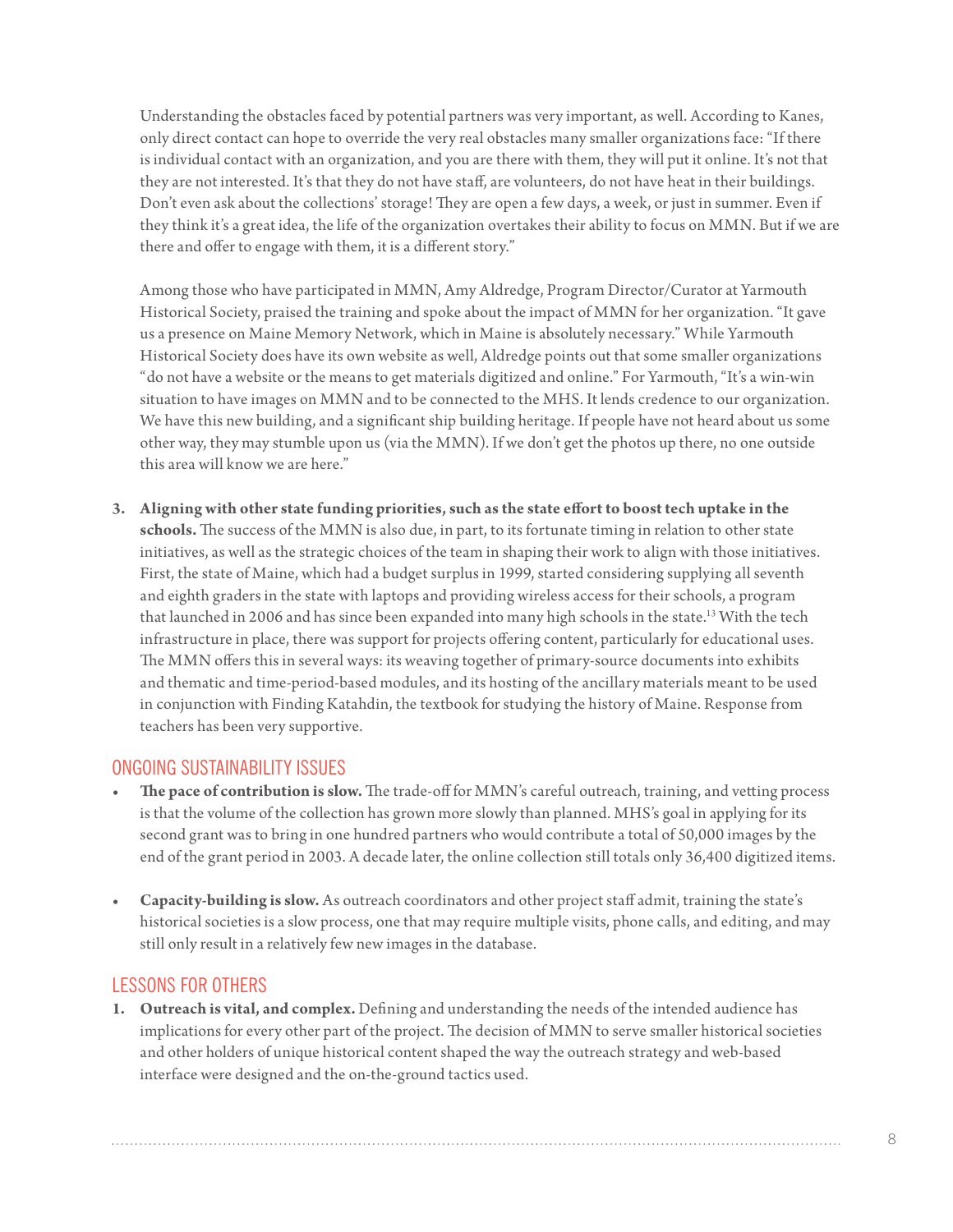**2. Building strong partnerships is only possibly with an in-depth understanding of partners' strengths and weaknesses.** The staff of this project accepted at the outset that they would meet their partners wherever they were. Not every digital project will choose to make this level of commitment or investment, but in this case, it was judged to be a critical element for securing participation and ultimately building capacity.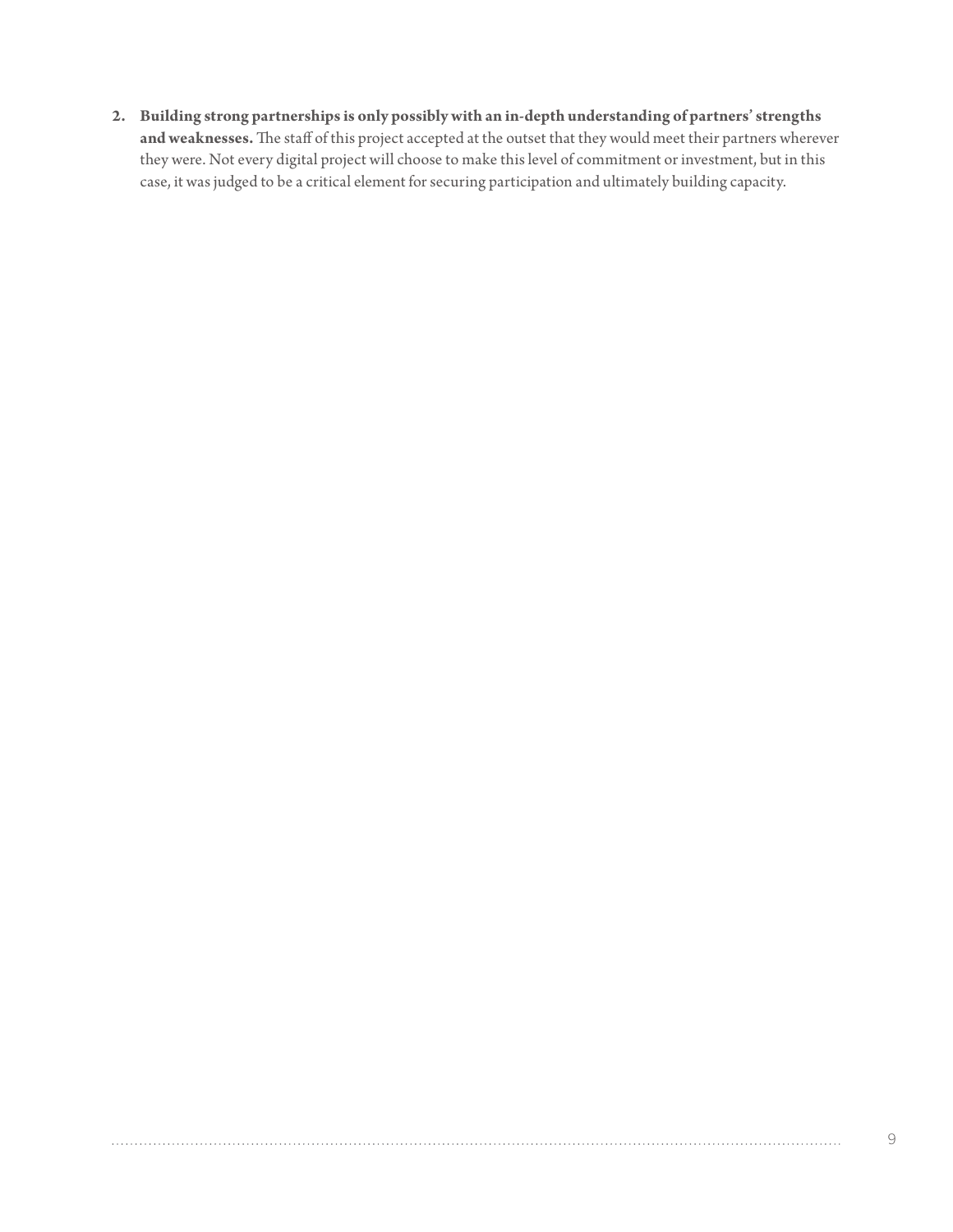## APPENDIX

### Interviewees

Amy Aldredge, Program Director and Curator, Yarmouth Historical Society Kathy Bolduc Amoroso, Director of Digital Projects, Maine Historical Society Steve Bromage, Executive Director, Maine Historical Society Patricia Burdick, Assistant Director for Special Collections, Colby College Candace Kanes, MMN Curator and Historian, Maine Historical Society Margaret (Maggie) Libby, Visual Resources Curator, Colby College

## Resources Consulted

IMLS, Museums, Libraries, and 21st Century Skills, July 2009 (PDF), [http://www.imls.gov/assets/1/](http://www.imls.gov/assets/1/AssetManager/21stCenturySkills.pdf) [AssetManager/21stCenturySkills.pdf;](http://www.imls.gov/assets/1/AssetManager/21stCenturySkills.pdf) also available at [http://www.mainememory.net/share\\_history/](http://www.mainememory.net/share_history/share_orgs.shtml) share orgs.shtml.

Maine Historical Society, Contributing Partners' Manual (PDF) and other supporting documentation, "Collecting Organizations: Related Material," Maine Memory Network, [http://www.mainememory.net/](http://www.mainememory.net/share_history/share_orgs.shtml) share history/share orgs.shtml.

Mt. Auburn Associates, Inc., "Evaluation of the Maine Memory Network," September 2003 (PDF), [http://](http://ntiaotiant2.ntia.doc.gov/top/docs/eval/pdf/236001006e.pdf) [ntiaotiant2.ntia.doc.gov/top/docs/eval/pdf/236001006e.pdf.](http://ntiaotiant2.ntia.doc.gov/top/docs/eval/pdf/236001006e.pdf)

## NOTES

- <span id="page-9-0"></span>1 Maine Historical Society, "Project History," Maine Memory Network, [http://www.mainememory.net/](http://www.mainememory.net/aboutus/aboutus_history.shtml) [aboutus/aboutus\\_history.shtml](http://www.mainememory.net/aboutus/aboutus_history.shtml).
- <span id="page-9-1"></span>2 Mt. Auburn Associates, Inc., "Evaluation of the Maine Memory Network," September 2003, p. 5, [http://](http://ntiaotiant2.ntia.doc.gov/top/docs/eval/pdf/236001006e.pdf) [ntiaotiant2.ntia.doc.gov/top/docs/eval/pdf/236001006e.pdf](http://ntiaotiant2.ntia.doc.gov/top/docs/eval/pdf/236001006e.pdf). The NCCP grant enabled the MHS to design and build the MMN website, establish cataloguing standards, begin digitizing and uploading selections from MHS's own collections, and launch the site. A subsequent grant from the Department of Commerce's National Telecommunications and Information Administration enabled it to conduct outreach, soliciting cultural and historical organizations throughout the state to digitize materials from their collections and upload that content to the site. The formal program evaluation conducted in 2003 assessed the achievements of this second phase of work. The Society had set itself the goal of recruiting 100 partners and having 50,000 images from them online by the end of the grant period, but by that time it had just 69 partners who had contributed about 4,000 images. MHS also received a \$440,000 National Leadership Grant for Museums from the IMLS, which according to the evaluation was "to further support the editorial and educational activities related to the Network and to provide local cultural organizations with software, training, and support to assist them in scanning, uploading, cataloguing, and managing items from their collections." Other funders have included NEH, Jane's Trust and TOP.
- <span id="page-9-2"></span>3 Ibid., p. 6.
- <span id="page-9-3"></span>4 Maine Historical Society, "Contributing Partners' Manual: Your Guide to Digitizing and Cataloging Historical Items for Maine Memory Network," Maine Memory Network, [http://www.mainememory.net/](http://www.mainememory.net/pdf_files/CPfiles/cp_manual.pdf) [pdf\\_files/CPfiles/cp\\_manual.pdf](http://www.mainememory.net/pdf_files/CPfiles/cp_manual.pdf).